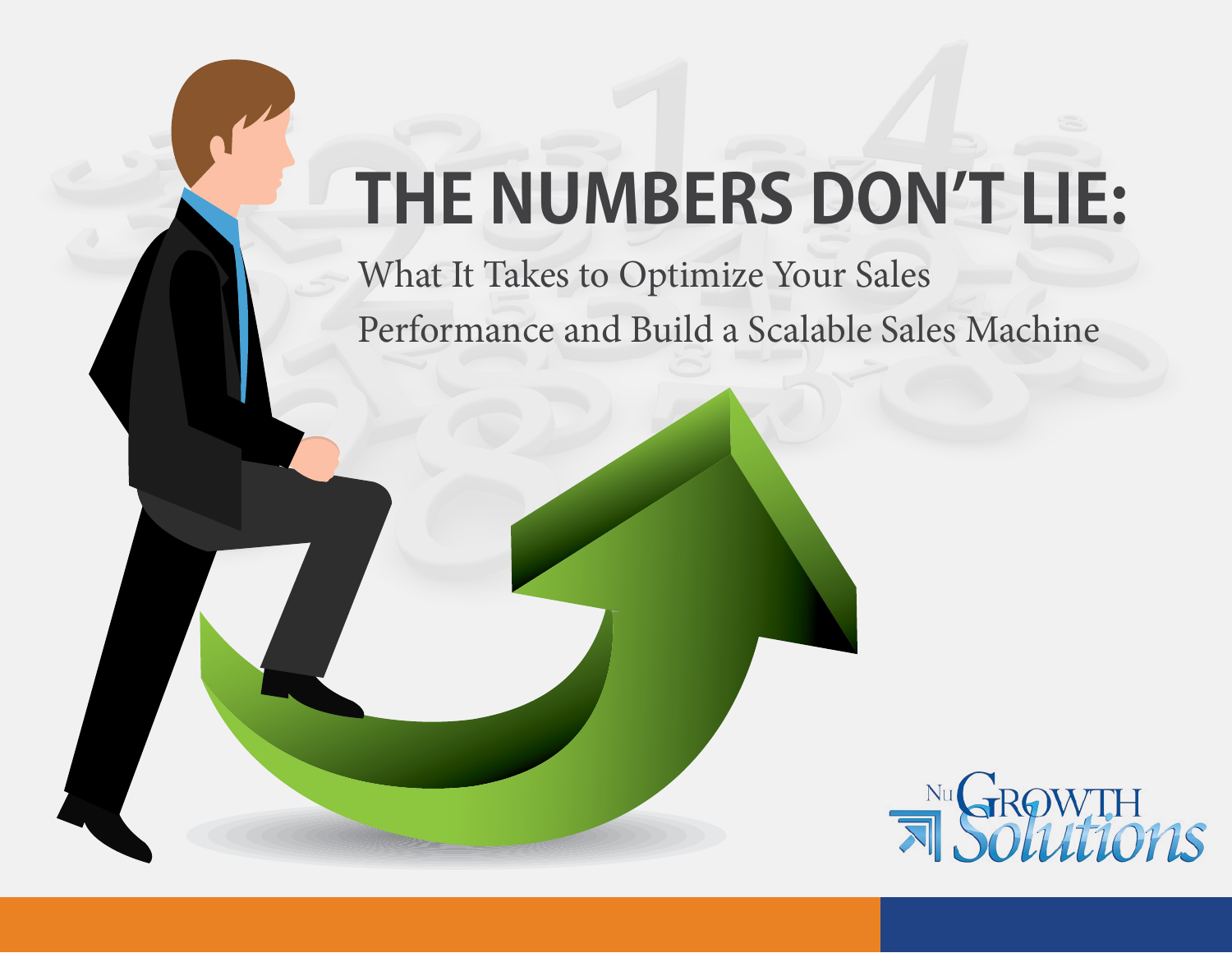## To grow a business you need a lot of things.

You need strong leadership.



You need a viable product or service.



- You need a commitment to quality and service to make raving fans out of your clients.
	- **And, you need a sales and marketing engine to build and convert a pipeline of the next generation of raving fans.**

[www.NuGrowth.com](http://www.nugrowthdigital.com)

### **THESE DAYS EVERYBODY WANTS A MAGIC BULLET.**

While there is no such thing, there ARE key things you can do to **optimize your sales performance**, increase the velocity of your lead-to-conversion funnel, **and put your organization on a path to sustainable growth.**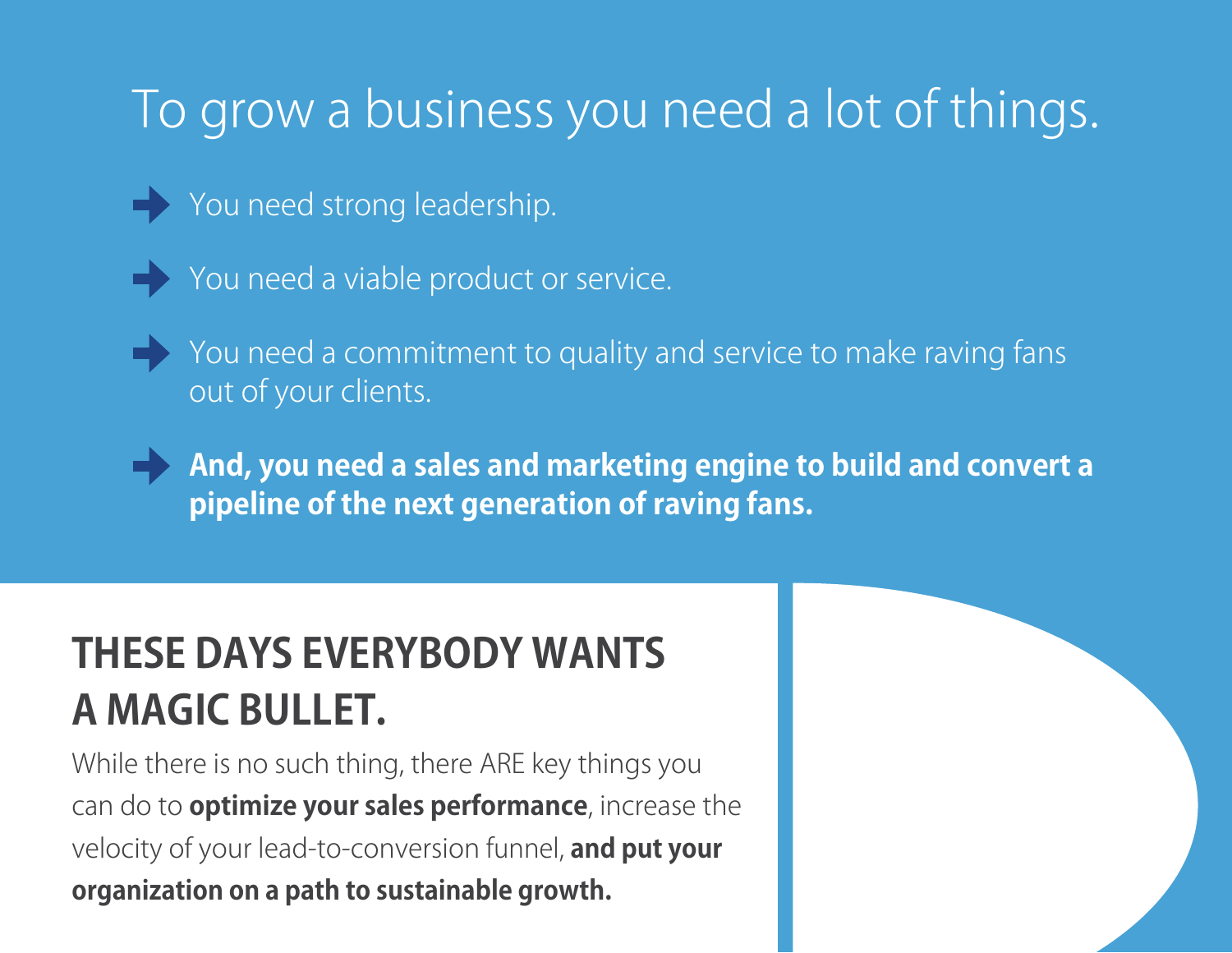#### **First**, understand the buyer's journey

Most sales and marketing professionals understand the basic tenets of the buyer's journey. Where many fail is in understanding—and appropriately weighing—the type and volume of activity necessary to drive the conversations needed to deliver on the intended goal.

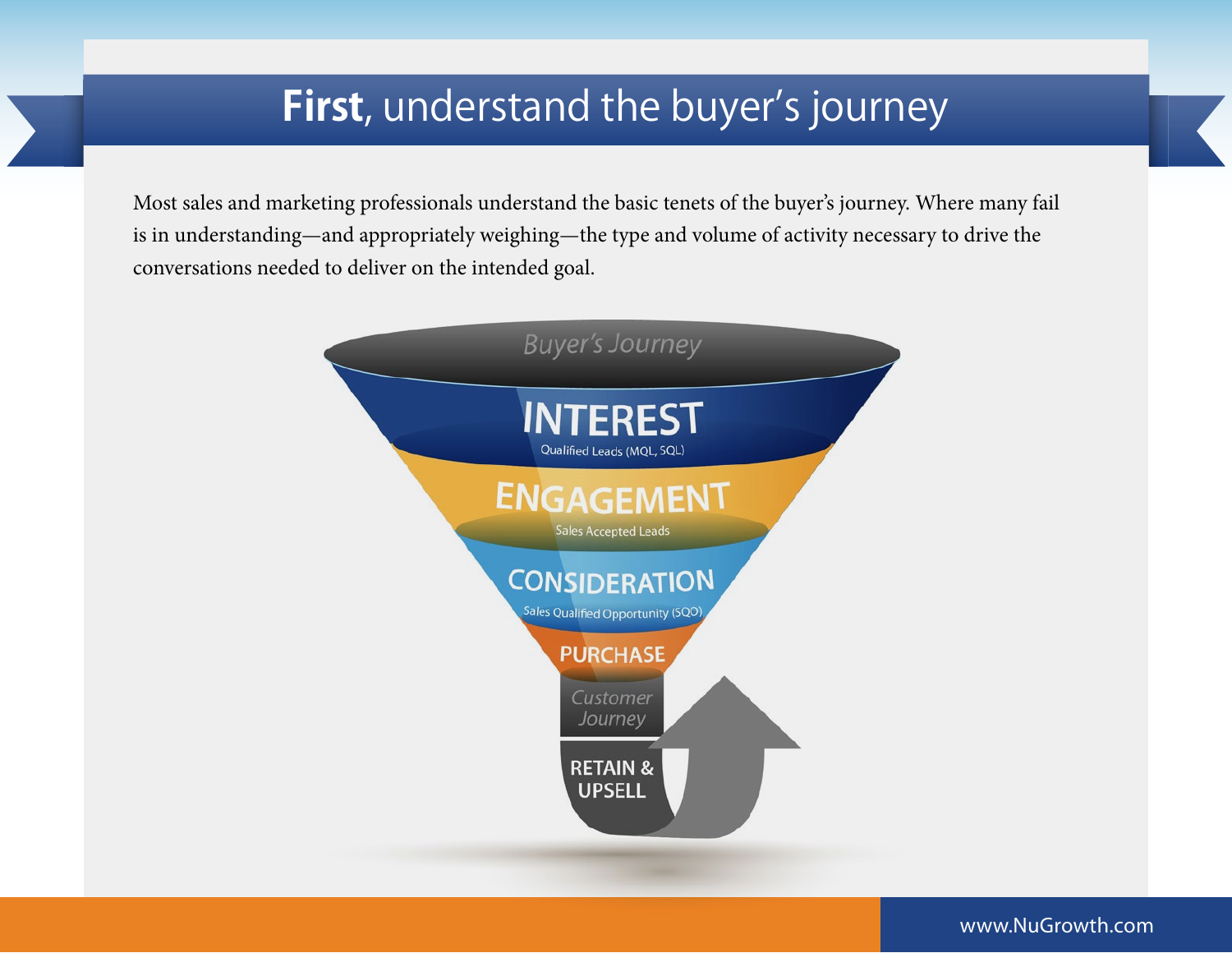#### **Second**, launch an integrated sales & marketing effort

At the beginning of the sales funnel it's all about prospecting. There are a number of avenues to touch unknown prospects and gradually pull them from awareness to interest to purchase. **On the marketing side**, you've got inbound tactics like SEO and content marketing, outbound email campaigns, in person trade shows and more. **On the sales side**, you've got qualified business development reps manning the phones. Alone any of these tactics will drive leads to the funnel. **Together they push the needle faster.**

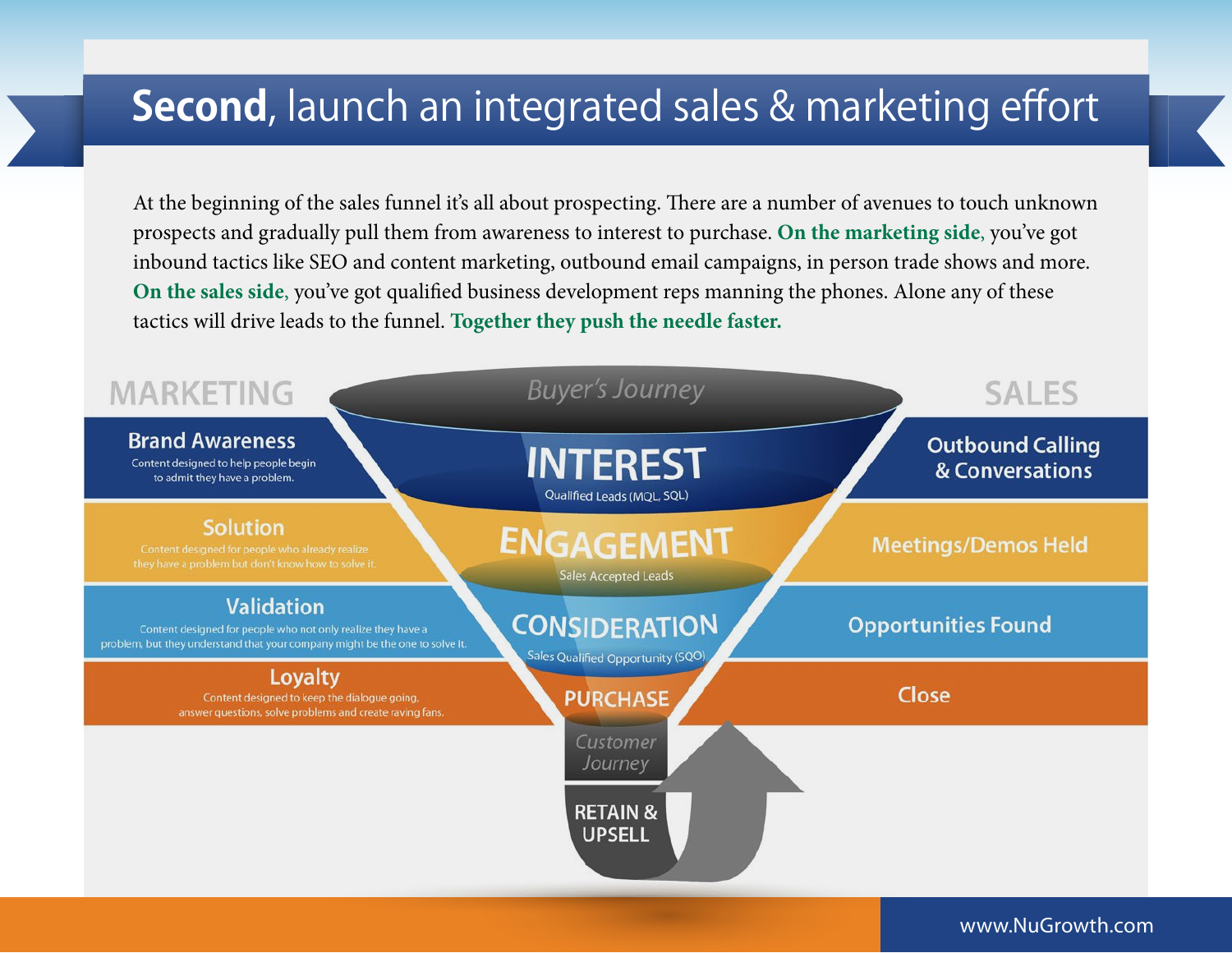### **Third**, religiously track metrics

Each stage of the funnel presents an opportunity to review and track metrics. How many calls does it take to get a conversation? How many conversations does it take to get a meeting or demo? How many meetings does it take to get an opportunity? As you log this over time it will help you pinpoint the right volume and better understand where you need to ramp (or improve) activity.



#### **METRICS TO TRACK**

MQLs per month

SQLs per month

Lead to opportunity ratio *(include both marketing and sales qualified leads)* 

Call to conversation ratio

Conversation to appointment ratio

Appointment to opportunity ratio

Pipeline Value vs. Revenue Forecast

[www.NuGrowth.com](http://www.nugrowthdigital.com)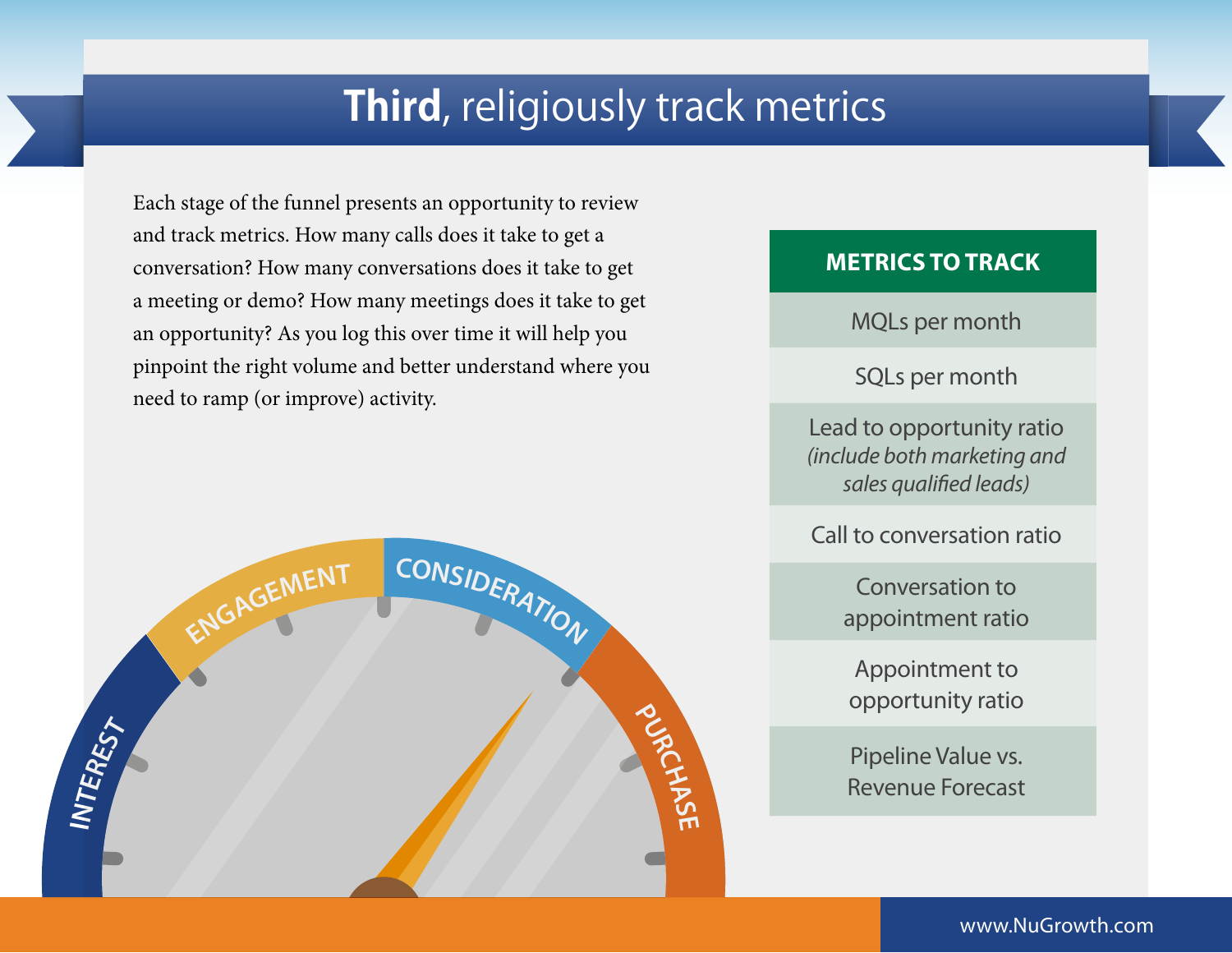#### **Fourth**, know the outbound contact activity you need

Sales and marketing is a numbers game—and one that is different depending on the size of the deal and the length of the sales cycle. What kind of activity do you need to meet your numbers? Start with your revenue goal and work backwards. *For example, the numbers shown here represent average sales activity level to conversion ratios NuGrowth has seen across multiple industries.* 



### Using 1000 Call Model

*Remember: The bigger the deal, the longer the cycle, the harder it is to make contact, the more calls (and emails) are needed.*

#### [www.NuGrowth.com](http://www.nugrowthdigital.com)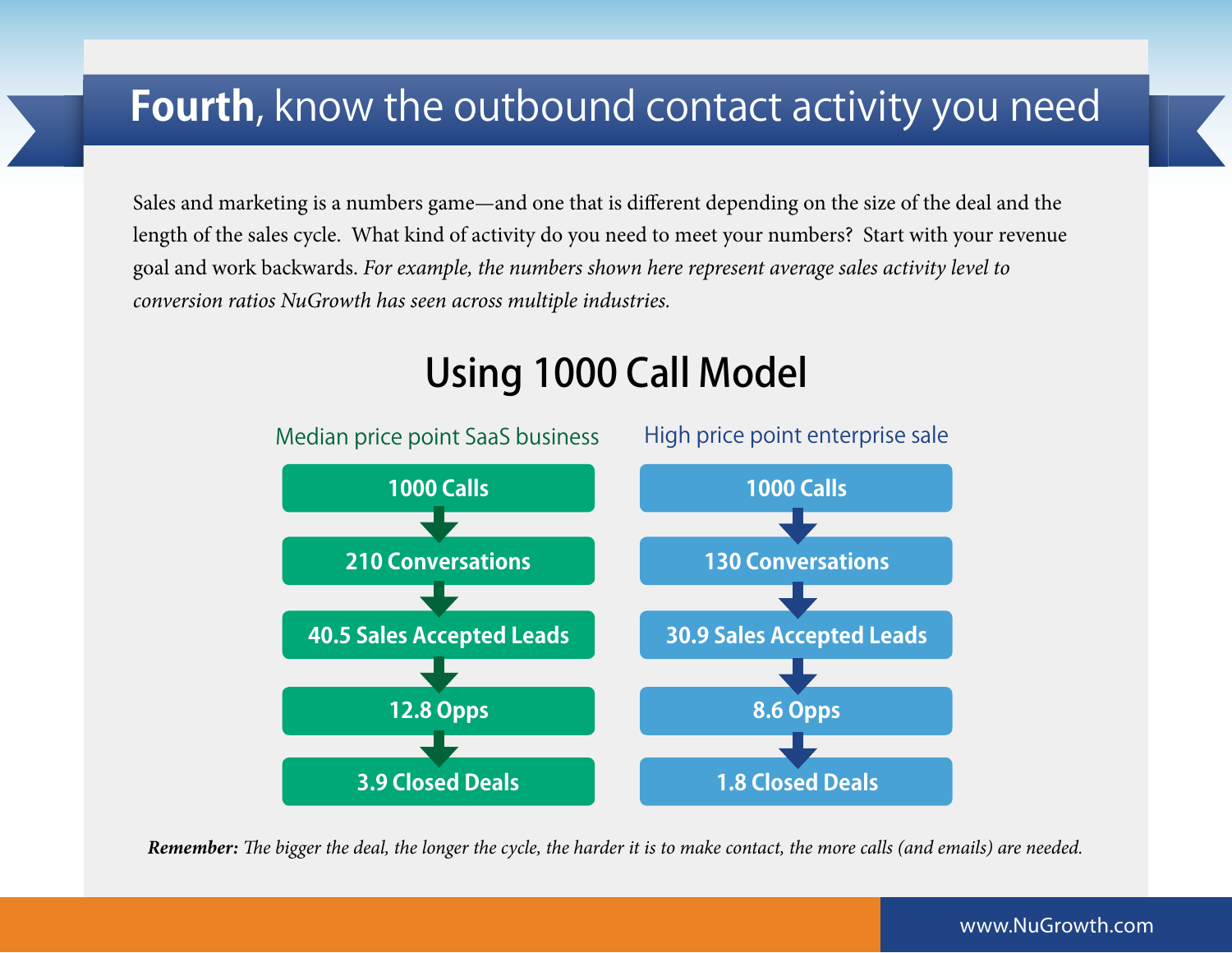#### **Fifth,** know when to scale

Once you have a proven sales model it's time to think about scaling to add additional reps. Timing is essential here. If you don't have the model down and aren't progressing leads through the funnel and closing at a consistent rate, this will lead to an unsustainable burn. If you do have the model down, plan for an increase in revenue proportional to your increase in outbound activity.

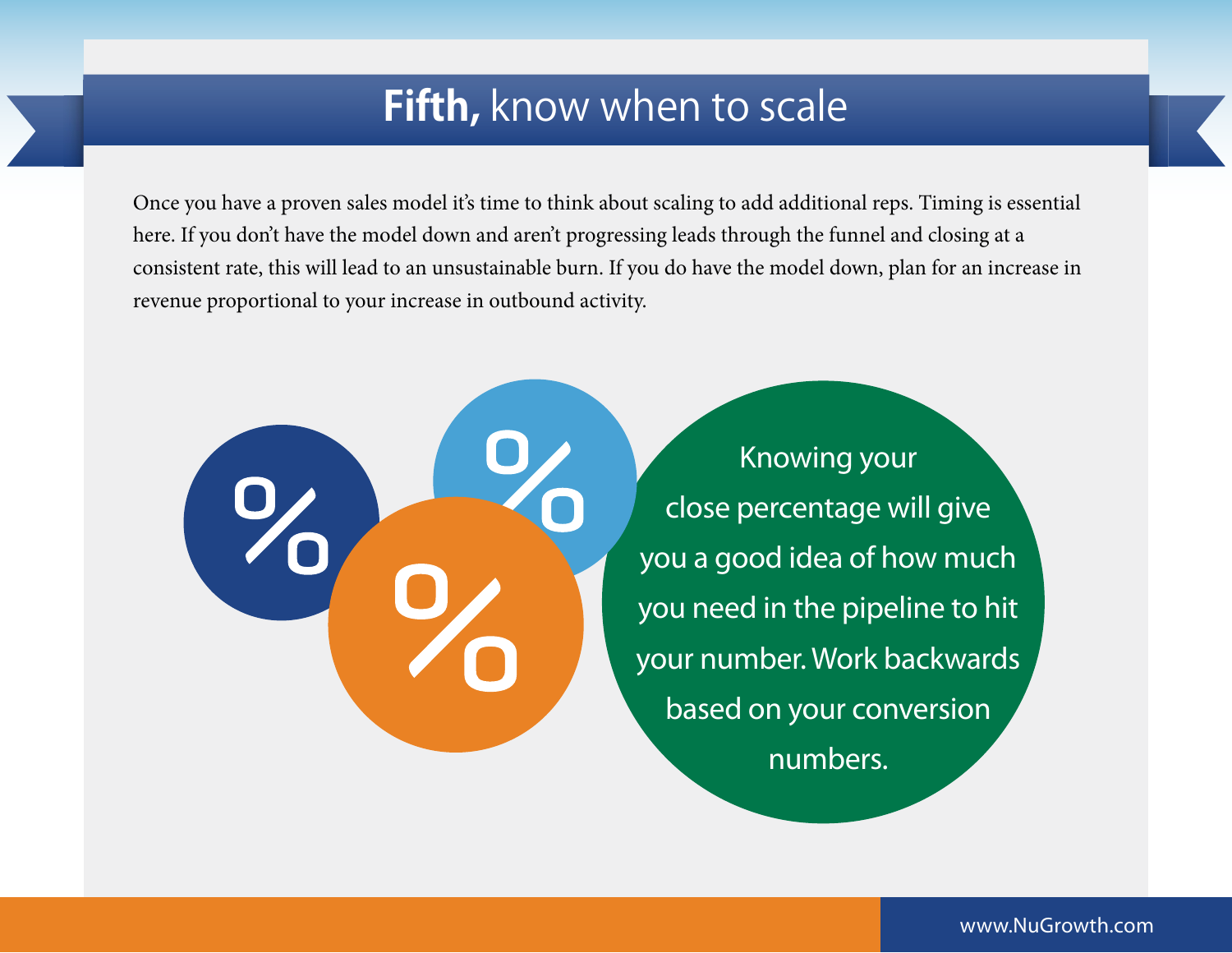## Ways to increase success factors

#### **Increase quality of MQLs**

The more accurate your lead scoring, the higher quality MQL, the more conversations result.

**Increase effectiveness of conversations**

The better prepared your business development reps are, the better the conversation, the higher the rate of Sales Accepted Leads, and the more in-depth meetings set.

#### **Increase Quality of Meetings**

No matter how good your lead to conversation to meeting ratio is, it is all for naught if the meeting to opportunity ratio falters. The more defined your sales process, the better your discovery up front, and the more adept you are at bringing the right team members into the conversation at the right time, the more successful you will be.